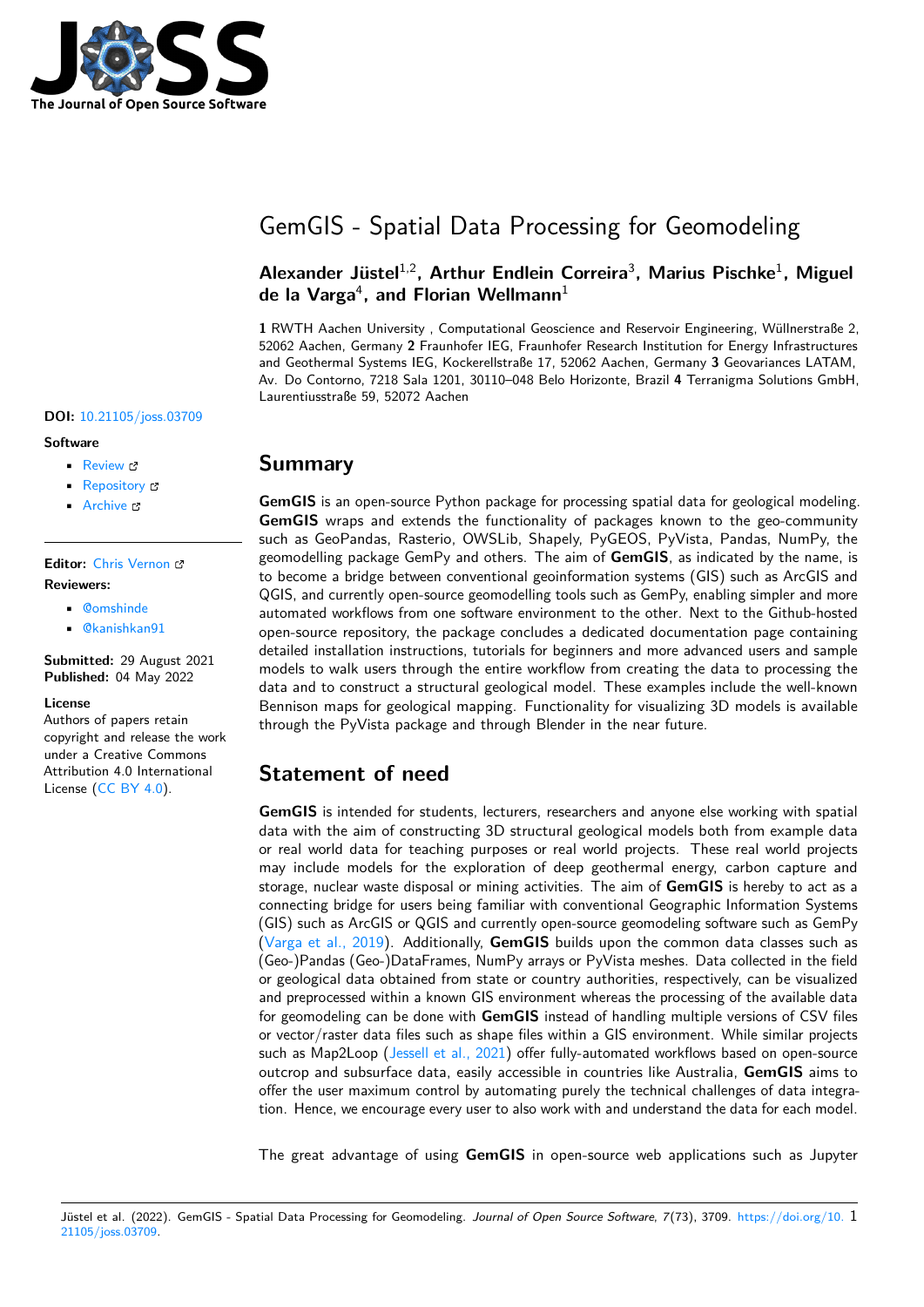

Notebooks is that processing steps are always reproducible without the need of managing different versions of input data files. This is of extreme importance when dealing with multiple data sources and large volumes of data in general. Traditional GIS systems with graphical user interface are capable of managing this data whereas **GemGIS** will perform the data processing and conversion of input data into formats ready for the construction of structural geological models. However, in comparison to GIS systems, all intermediary results are stored in memory when working within the Python environment. It remains the choice of the user to store intermediary results or only the final results.



Figure 1: Graphical Workflow from raw geological data via data preparation in a GIS environment to GemGIS, model building in GemPy and visualization in PyVista and/or Blender.

# **GemGIS Functionality**

**GemGIS** is capable of working with different types of vector and raster data sets as well as XML-based formats and mesh formats. It is achieved through either parsers that were created for special data formats or through parsers already available in existing packages. And this is the strength of **GemGIS**: Rather than reinventing the wheel, **GemGIS** builds upon well-known packages within the geo-community such as GeoPandas [\(Jordahl et al.,](#page-3-2) [2021\)](#page-3-2), Rasterio [\(Gillies & others, 2013--\)](#page-3-3), OWSLib [\(Gillies & others, 2006--\)](#page-3-4), Shapely [\(Gillies & others, 2007--\)](#page-3-5), PyGEOS [\(Wel et al., 2021\)](#page-3-6), PyVista [\(Sullivan & Kaszynski,](#page-3-7) [2019\)](#page-3-7), Pandas [\(The pandas development team, 2021\)](#page-3-8), NumPy [\(Harris et al., 2020\)](#page-3-9), the geomodelling package GemPy [\(Varga et al., 2019\)](#page-3-0) and others. **GemGIS** wraps, combines and extends the functionalities of these different packages in order to allow for a more automated processing of spatial data for geomodeling and visualization of input and output data.

The functionality of **GemGIS** includes:

- Editing vector geometries and raster data
- Extracting interface point positions from maps, digital elevation models, cross sections and already existing meshes
- Calculating orientations and respective positions from maps and cross sections
- Obtaining data stored on web servers through OWSLib
- Visualizing vector data, raster data (maps and cross sections), meshes and boreholes with PyVista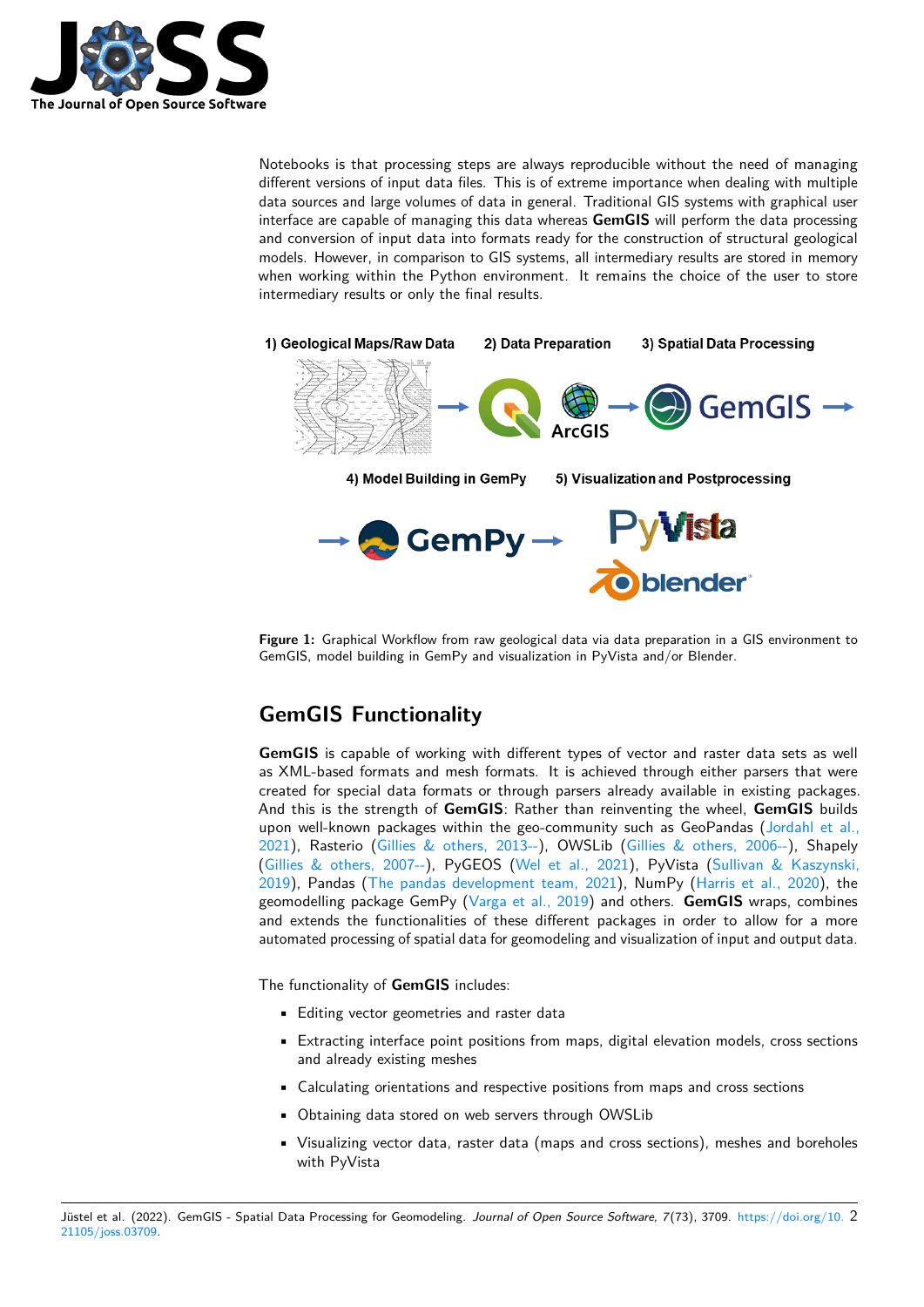



• Post process structural geological models created with GemPy

**Figure 2:** Workflow from raw data to creating a digital elevation model, extracting interface points and orientations for geomodeling, extracting altitudes for geomodeling and building the final model.

# **GemGIS Outlook**

**GemGIS** is designed to enable a further extension of functionalities in the future. This includes the capability of working with even more data formats through self-written parsers or parsers from already existing packages, working with more geophysically related data such as seismic data, data obtained from borehole geophysics, magnetic and gravitational field measurements and many more.

A more direct link to Google Earth and a QGIS Plugin are planned. In addition, the creation of data, which is usually done in conventional GIS systems, could also be transferred to a web application. A plugin for the Blender Software to visualize GemPy models is currently under development at the Department for Computational Geoscience and Reservoir Engineering at RWTH Aachen University.

# **GemGIS Resources**

Various tutorials including supplementary data and an elaborative documentation including introductions to various topics related to **GemGIS** and an API Reference are available:

- GemGIS Repository https://github.com/cgre-aachen/gemgis
- GemGIS Documentation https://gemgis.readthedocs.io/en/latest/
- GemGIS Installation Instructions https://gemgis.readthedocs.io/en/latest/getting\_started/installation.html
- GemGIS Tutorials https://gemgis.readthedocs.io/en/latest/getting\_started/tutorial/index.html
- GemGIS Tutorial Notebooks https://rwth-aachen.sciebo.de/s/AfXRsZywYDbUF34/download?path=%2F&files=tutorials01\_53.zip

### **Acknowledgements**

All authors would like to thank the Software Underground (https://softwareunderground.org/) for providing a platform to interact with users and to organize hackathons (Transform